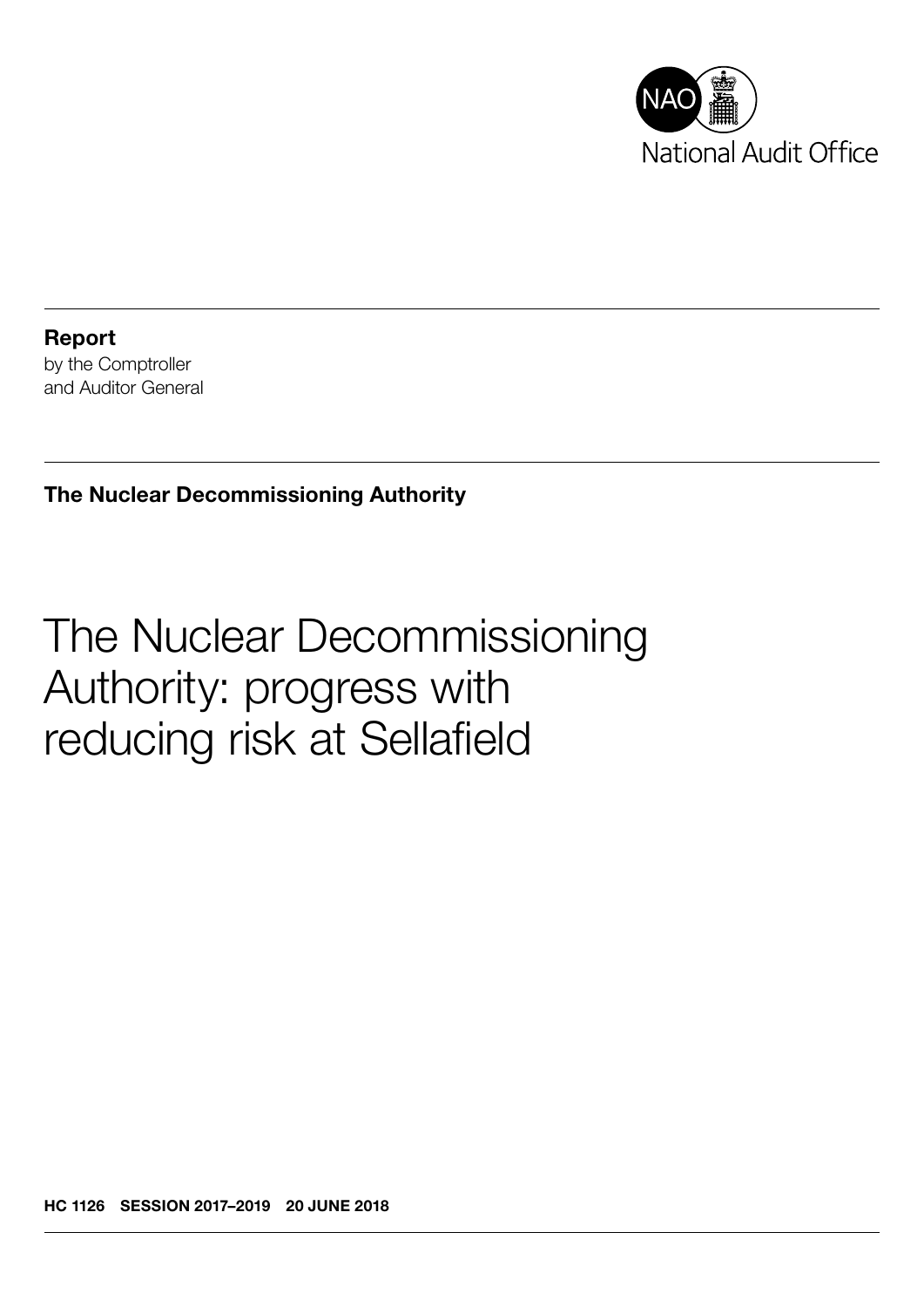## Key facts

## £3.3bn

Total expenditure of the Nuclear Decommissioning Authority (NDA) in 2017-18, including £1.2 billion in revenue

Of the NDA's spend in 2017-18 was spent at Sellafield

61%

# £0.15

Amount of every pound spent by the NDA in 2017-18 was on major projects at Sellafield

| 17           | nuclear sites that the NDA is responsible for operating,<br>decommissioning and cleaning up under the Energy Act 2004                                           |
|--------------|-----------------------------------------------------------------------------------------------------------------------------------------------------------------|
| 8            | of the 10 most hazardous facilities on the NDA estate are at Sellafield                                                                                         |
| £121 billion | estimated undiscounted total cost of the NDA's clean-up mission up<br>to 2120, of which Sellafield accounts for £91 billion                                     |
| 70%          | reduction in radioactive content in the pile fuel storage pond after<br>Sellafield Limited completed the removal of nuclear fuel from the<br>pond in March 2016 |
| 14           | major projects at Sellafield with expected lifetime costs of more than<br>£100 million each or that are novel or contentious                                    |
| £6 billion   | total expected spend on major projects currently in design<br>or under construction at Sellafield                                                               |
| £483 million | Sellafield Limited's spend on major projects in 2017-18                                                                                                         |
| £586 million | the sunk costs of three major projects cancelled at Sellafield since<br>2012 after the NDA says it found more cost-effective strategies                         |

#### Note

1 All 2017-18 expenditure data are pre-audit figures.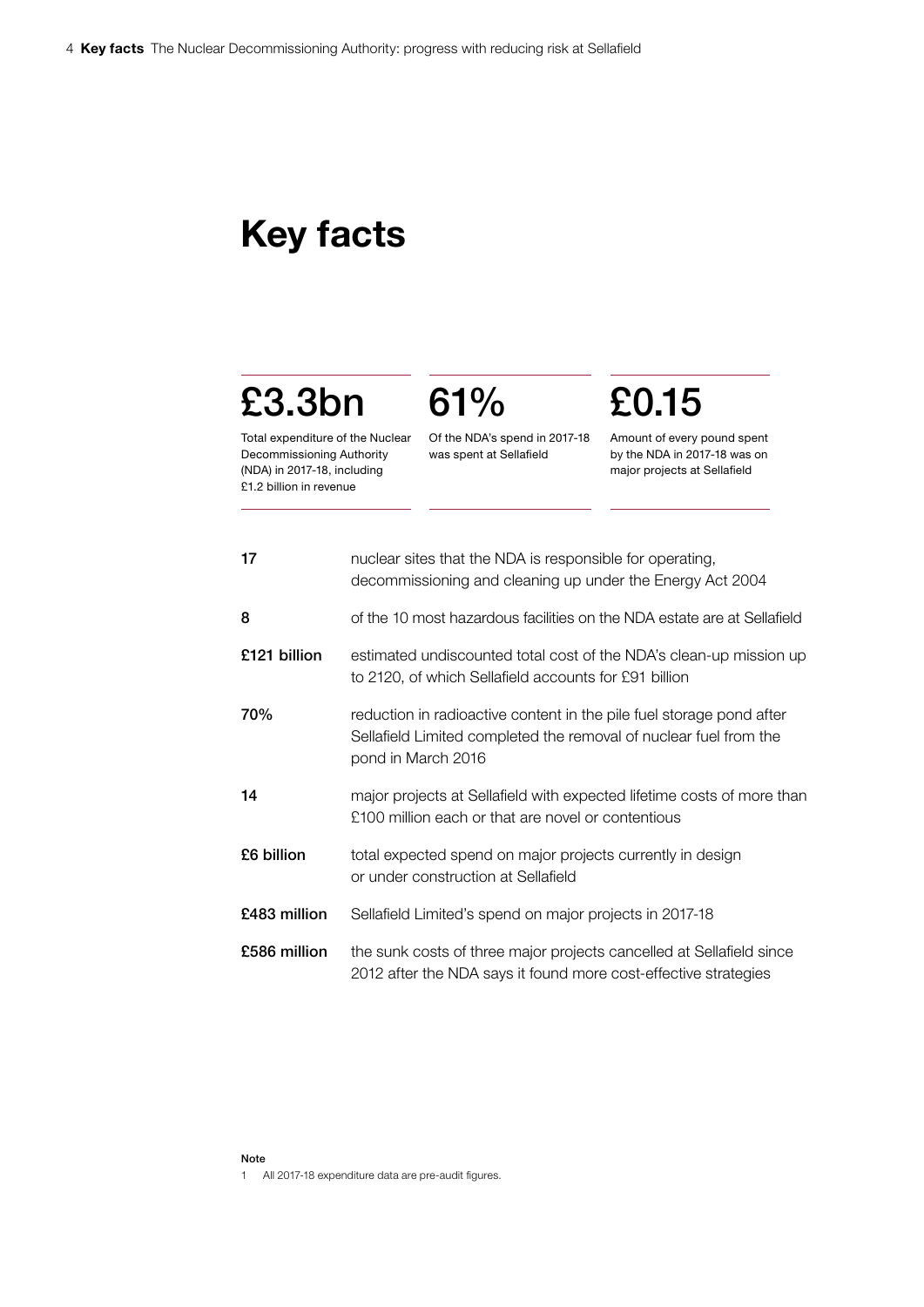#### Figure 1 The Nuclear Decommissioning Authority's estate of 17 sites

The Nuclear Decommissioning Authority is responsible for the operation, decommissioning and clean-up of 17 nuclear reactor and research sites



#### Note

1 There are 12 Magnox sites, of which 10 are power plants and two are research sites (Winfrith and Harwell). The other sites include: Sellafield; LLW Repository, which treats and disposes low-level radioactive waste; Dounreay is a nuclear site that is being decommissioned; Springfields produces nuclear fuel; and Capenhurst manages and stores nuclear materials.

Source: National Audit Office analysis of the Nuclear Decommissioning Authority's data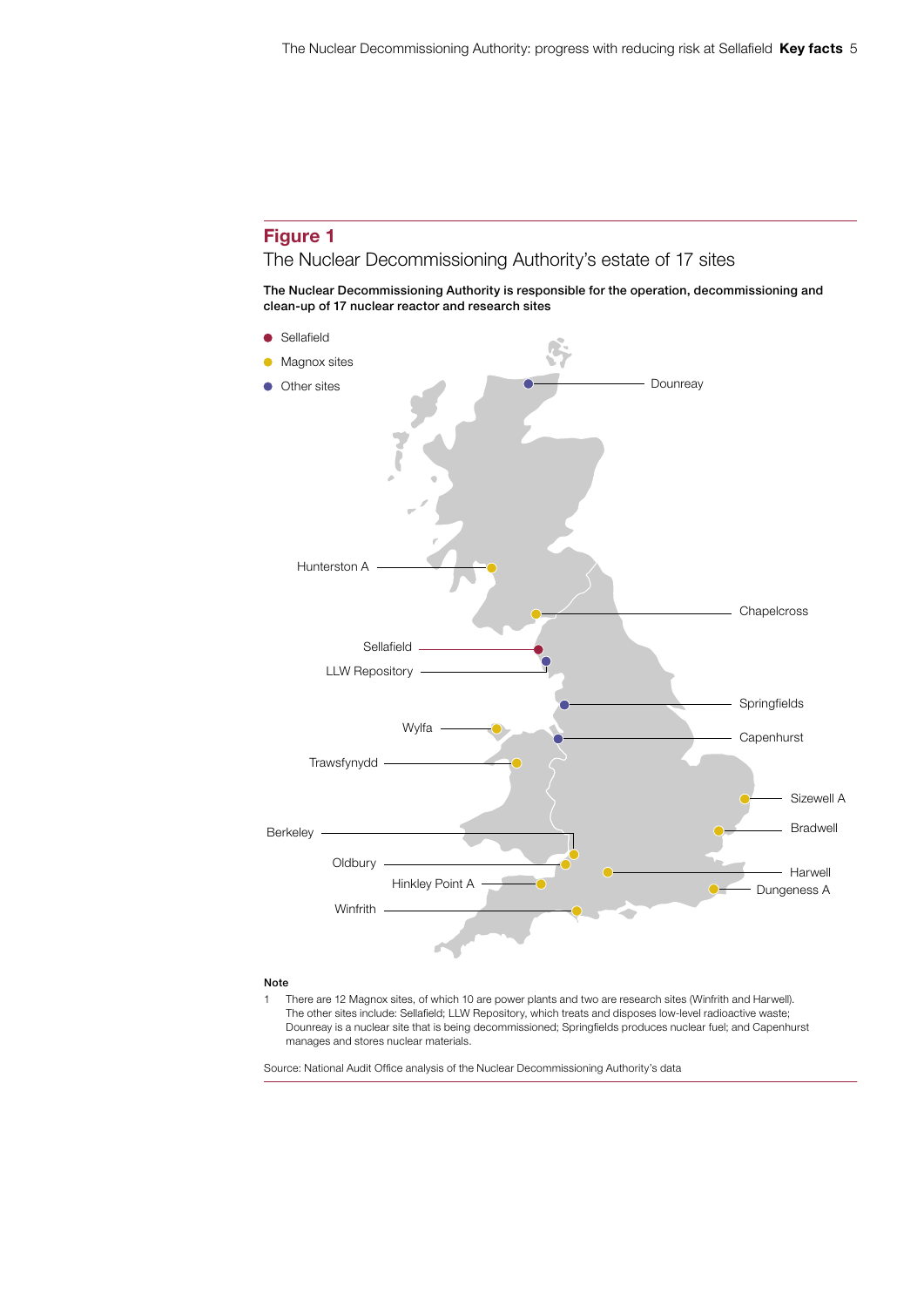### Summary

1 In 2005, the Nuclear Decommissioning Authority (NDA) was established as a non-departmental public body under the Energy Act 2004. The NDA is responsible for operating, decommissioning and cleaning up 17 nuclear reactor and research sites in the UK (Figure 1 on page 5). It is sponsored by the Department for Business, Energy & Industrial Strategy (the Department). UK Government Investments (UKGI) oversees the NDA's governance and performance on behalf of the Department. The safety and environmental risks associated with the NDA estate are regulated by the Office for Nuclear Regulation (ONR), the Environment Agency, the Scottish Environment Protection Agency and Natural Resources Wales. The NDA sets an estate-wide strategy, allocates budgets and monitors performance across all 17 sites. Site licence companies (SLCs) carry out the work on each site according to lifetime plans agreed by the NDA.

2 The NDA's work includes reprocessing spent fuel from old nuclear reactors, managing and storing nuclear materials, removing and managing contaminated waste, and decontaminating and dismantling legacy facilities. The NDA estimates that this work will be completed by 2120, at a cost of £121 billion, but these estimates remain highly uncertain. Sellafield is the largest and most hazardous nuclear site on the NDA estate, accounting for 75% of the long-term cost estimate. Sellafield accounted for 61% of the NDA's total spend of £3.3 billion in 2017-18.

3 Sellafield also provides important services to the UK nuclear industry such as reprocessing spent fuel from nuclear facilities currently in operation, and storage facilities. The long-term cost estimate for Sellafield covers the expected cost of these services, as well the cost of decommissioning and cleaning up these and other facilities that deal with legacy waste and contaminated materials. The NDA expects the Sellafield site to remain operational until 2120.

4 Sellafield's most hazardous facilities include four legacy ponds and silos that hold large quantities of nuclear materials, and the stores that house most of the UK's plutonium inventory. Sellafield Limited, the SLC that manages the day-to-day work on the site, has put in place five long-term programmes to deal with these hazards. These programmes will take decades to complete, as they require the construction of new plants and the development of bespoke technologies to retrieve and handle waste. For example, the Magnox swarf storage silo, operational since 1964, contains waste sludge from legacy nuclear operations that is both radioactive and corrosive. The facility is expected to pose a significant hazard until 2050.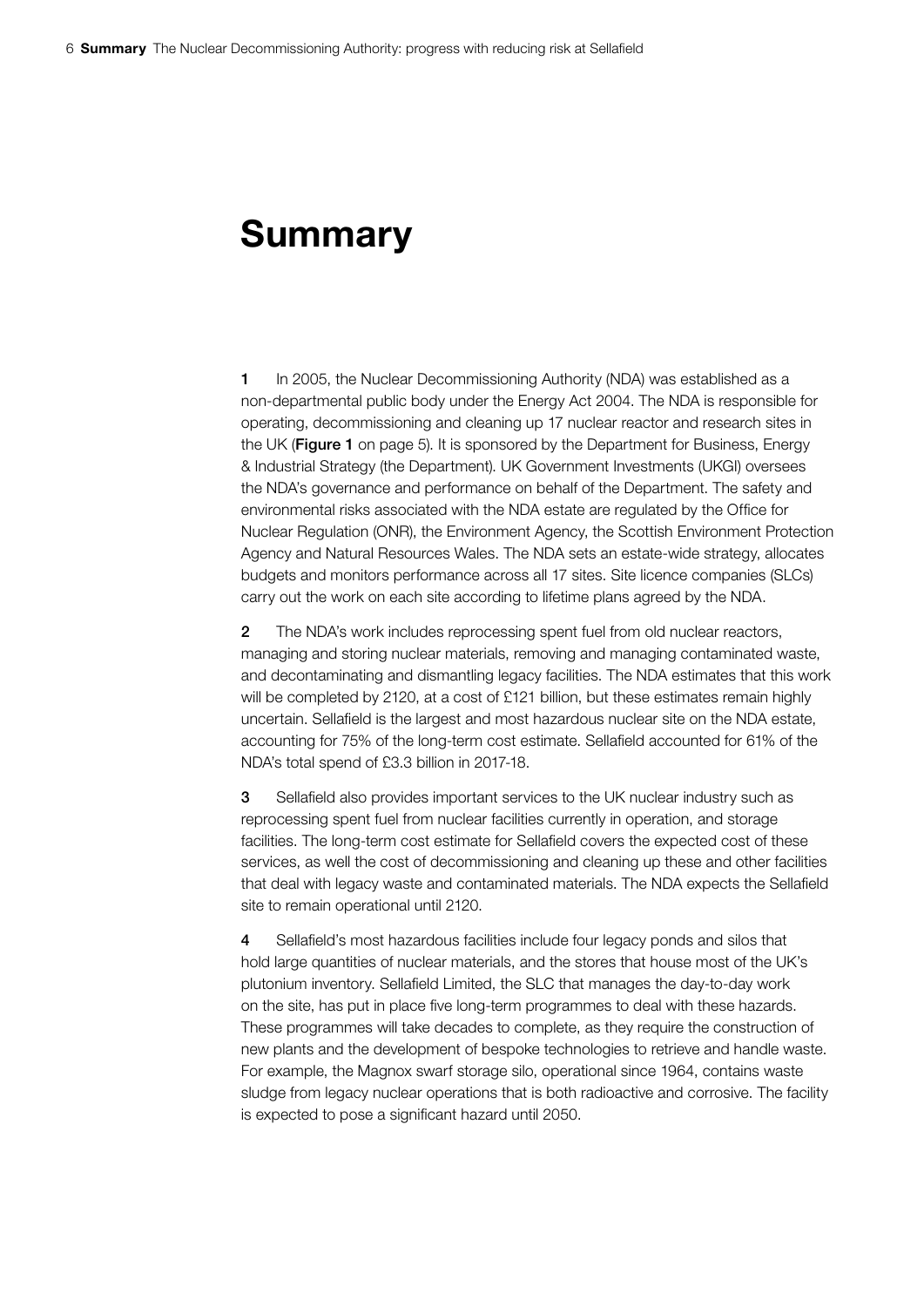5 In January 2015, the NDA announced the termination of its contract with the private sector consortium that managed Sellafield Limited, a decision approved by the then Department of Energy & Climate Change and HM Treasury. As of April 2016, Sellafield Limited became a wholly owned subsidiary of the NDA.

6 We have previously reported on the NDA's progress with reducing risk and hazard on the Sellafield site. Overall, we found that the NDA had struggled to understand the full extent of the work necessary to clean up its most hazardous facilities. This contributed to the estimated lifetime cost of the NDA's clean-up mission increasing by 120% (in real terms) between 2004-05 and 2014-15. More specifically:

- in 2012, we found that the NDA's portfolio of 14 major projects at Sellafield was not providing good value for money, with significant lifetime cost increases and delays;
- in 2013, we concluded that the NDA's assurance of reported efficiency savings at Sellafield was moderate;
- in 2015, we reported that costs and delays of major projects at Sellafield had escalated further; and
- in 2017, we reported on the NDA's failed procurement and management of its contract to decommission 12 Magnox sites (see Figure 1).

### This report

- 7 This report builds on our previous findings, and examines:
- the NDA's role, its governance, and the complex challenges it faces in delivering its long-term mission (Part One);
- progress with reducing high hazard and risk at Sellafield, and limitations to faster progress (Part Two);
- the NDA and Sellafield Limited's plans to ensure sustainable progress at Sellafield (Part Three).

8 Our audit approach is set out in Appendix One and our methods are set out in Appendix Two.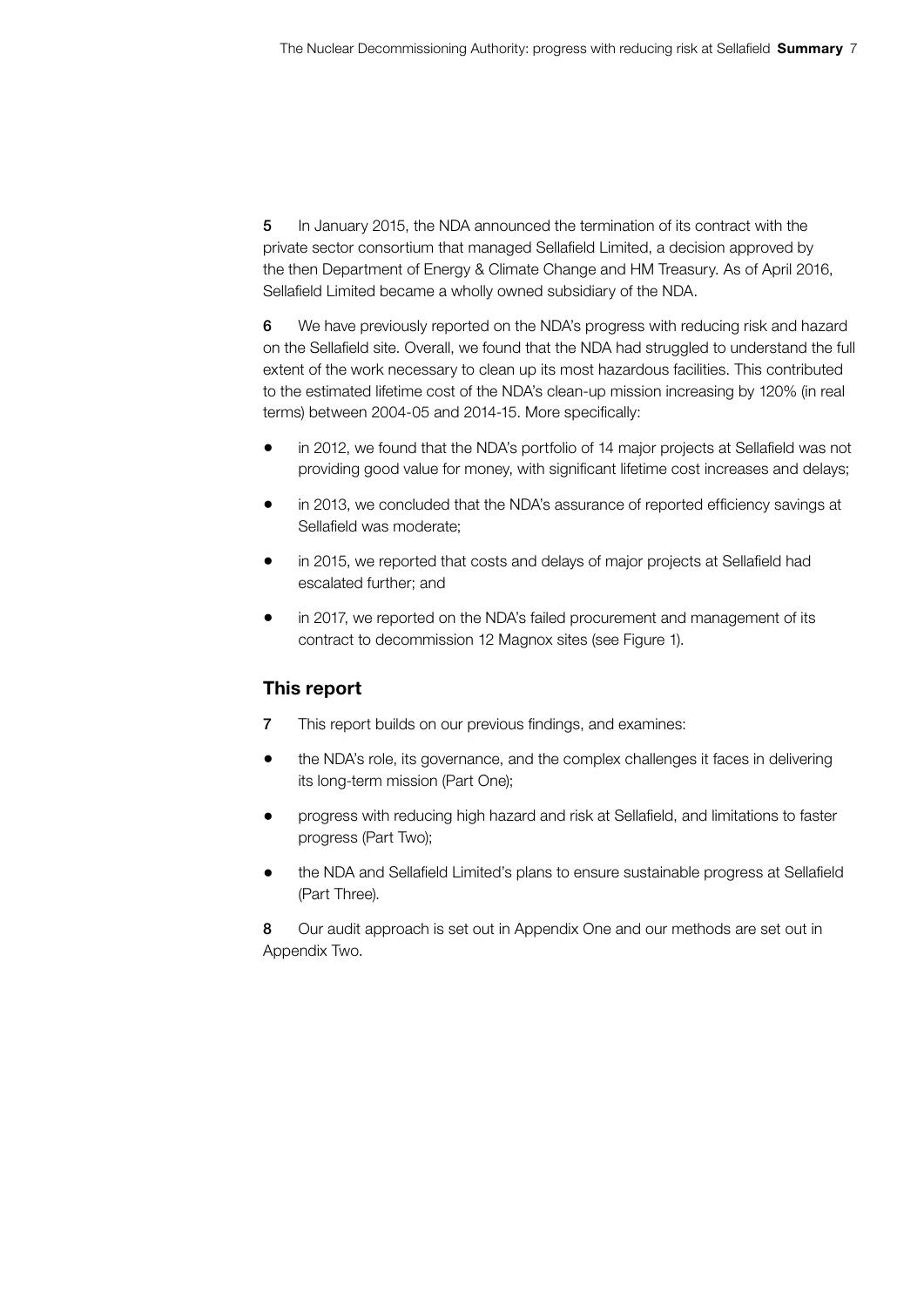#### Key findings

#### Progress at Sellafield

9 Since 2015-16, the NDA's estimate of the total future costs of decommissioning activity has stabilised after rising for 10 years, although this estimate remains inherently highly uncertain. Change in the nuclear provision estimate is one measure of the NDA's understanding of its future liabilities and whether it is making progress. Since 2015, the NDA's estimate of the provision has stabilised at around £121 billion after more than doubling (even after adjusting for inflation) between 2004-05 and 2014-15. The NDA considers that the estimate increased during this time because it had developed a better understanding of the scale and nature of the risks and challenges on the site. The range around the estimate remains unavoidably large, but the central estimate has stabilised, which is a step forward (paragraphs 1.18 to 1.21 and Figures 9, 10 and 11).

10 Since 2015-16, the NDA has made progress in meeting significant milestones in reducing high hazards in its legacy ponds and silos. For example, one legacy pond has been emptied of 70% of its radioactive content since March 2016. The NDA has made progress on the pile fuel cladding silo programme, which means it now expects this to be emptied by 2030, six years earlier than it expected in 2015. However, an analysis of annual performance indicators shows that all four legacy pond and silo programmes have delivered less work than the NDA expected in at least three years since 2011-12. The NDA told us that annual delays in the schedule do not necessarily amount to long-term delays. We discuss this further in paragraph 14 below (paragraphs 2.9, 2.10, 2.26 to 2.28 and Figures 13 and 19).

11 Since 2015-16, the NDA has reduced the expected delays in delivering most of its major projects. There are 14 major projects at Sellafield (those with a lifetime cost exceeding £100 million). Many of these are necessary to progress risk reduction in the highest hazard facilities. In 2015, the NDA expected the nine major projects that were under construction or recently completed to finish a total of 439 months later than planned at the design stage (representing a 93% delay). In 2018, the NDA expects the nine major projects that are under construction to complete 165 months later than planned (a 31% delay). An analysis of annual performance against project schedules shows that in 2017-18 most projects delivered their schedule of work. This continues an improving trend that started in 2014-15 (paragraphs 2.18 to 2.22, 2.24, 2.28 and Figures 15, 18 and 19).

12 The NDA expects its major projects to cost more than originally estimated, but to a lesser extent than in 2015. In 2015, the NDA expected the nine projects that were under construction or recently completed to cost 60% more than had been budgeted at the design stage. The NDA, in 2018, expects its portfolio of major projects at comparable stages to cost 29% more than budgeted (£913 million over budget). Annual performance against project budgets shows an overall positive trend, starting in 2014-15. The major projects we examined were delivered on or close to budget in 2017-18 (paragraphs 2.24, 2.28 and Figures 16, 18 and 19).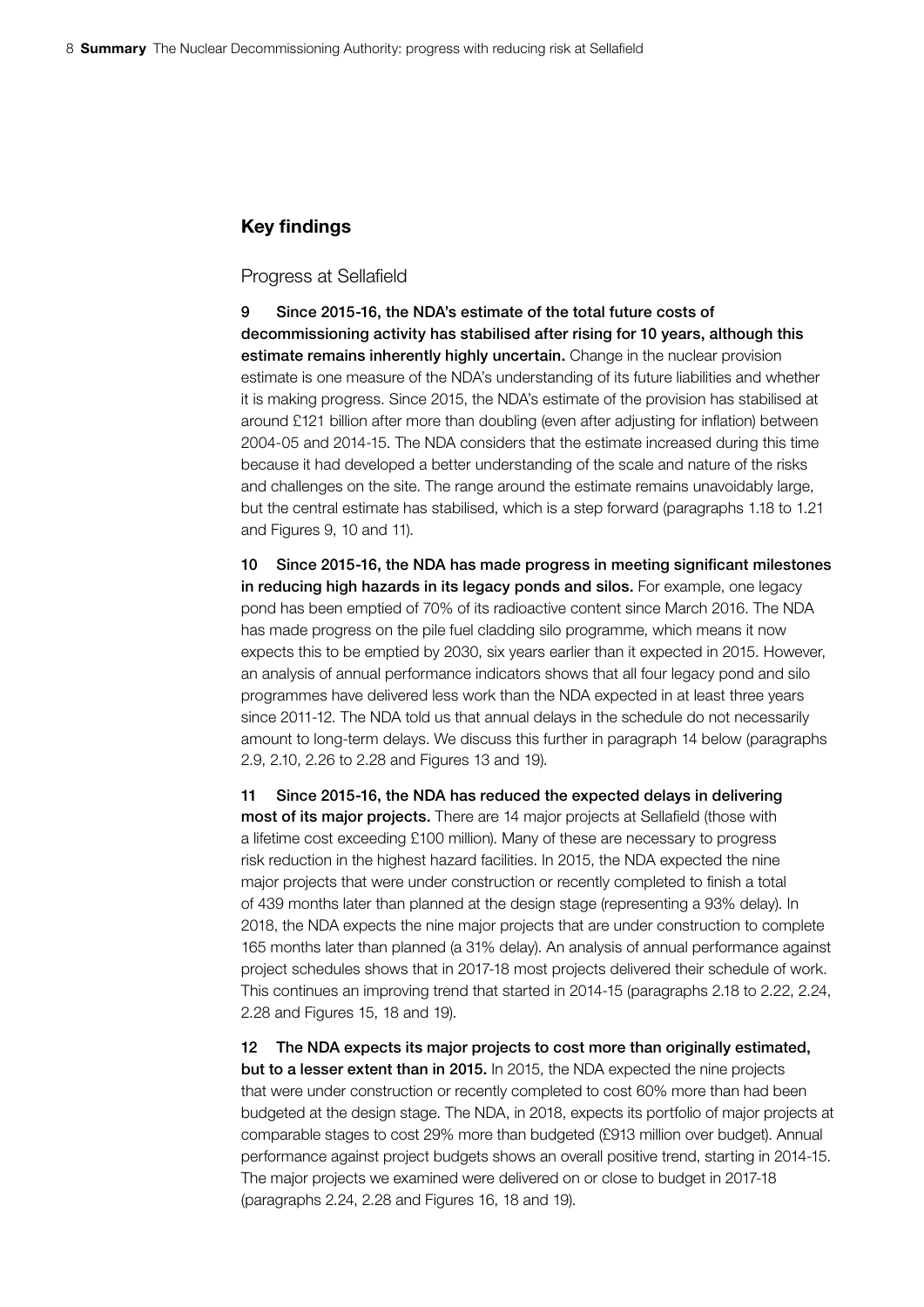13 The NDA and Sellafield Limited attribute the improved performance of major projects since 2015 to a number of factors, but they could do more to understand which of these have been most effective. Both the NDA and Sellafield Limited have told us that the new management model has supported better performance by replacing the 'fee-earning pressure' of the previous model with a focus on progress towards reducing high hazard and risk. A more integrated approach to risk assessment with the ONR has also helped. Sellafield Limited has introduced measures to improve its delivery of major projects including increasing capability, introducing better project controls, and managing risk and contingency. But the NDA and Sellafield Limited could do more to understand how each of these factors has contributed to improvements in project performance (paragraphs 2.44 to 2.46).

#### Limitations to performance evaluation

14 Evaluating overall performance at Sellafield is difficult due to a range of factors, but the NDA and central government could do more to understand and explain progress. The complexity, uncertainty and scale of the task, and the bespoke nature of many of the required solutions, mean it is inherently difficult to measure and benchmark the NDA's progress. These challenges notwithstanding, we found several ways in which the NDA could have done more to clarify progress at Sellafield, and which central government has not sufficiently pursued:

- Reconciling annual performance metrics with long-term milestones is challenging. For example, the pile fuel cladding silo programme has delivered less work than planned in five of the past seven years, yet the NDA expects to reach key milestones for the programme earlier than planned (paragraphs 2.26 to 2.28).
- The NDA set the long-term performance plan for Sellafield in 2014, before the new management model came into effect in April 2016. The assumptions, incentives and risk appetite underlying the performance plan significantly changed during that time. The NDA is reflecting recent progress on the site by updating parts of the baseline through a process called 'change control'. However, it has no plans to review the entire baseline until 2020, when all reprocessing activity at Sellafield comes to an end (paragraphs 2.38 and 2.39).
- It is difficult to determine whether improved performance is attributable to better planning – through more realistic budgets and schedules – or better delivery. We previously reported that the NDA's cost and schedule estimates were too optimistic. Correcting this optimism bias in planning will improve measured performance even if there are no improvements in project delivery. The NDA could be clearer about which improvements are most effective, and at what stages of the project lifecycle they occur (paragraph 2.39).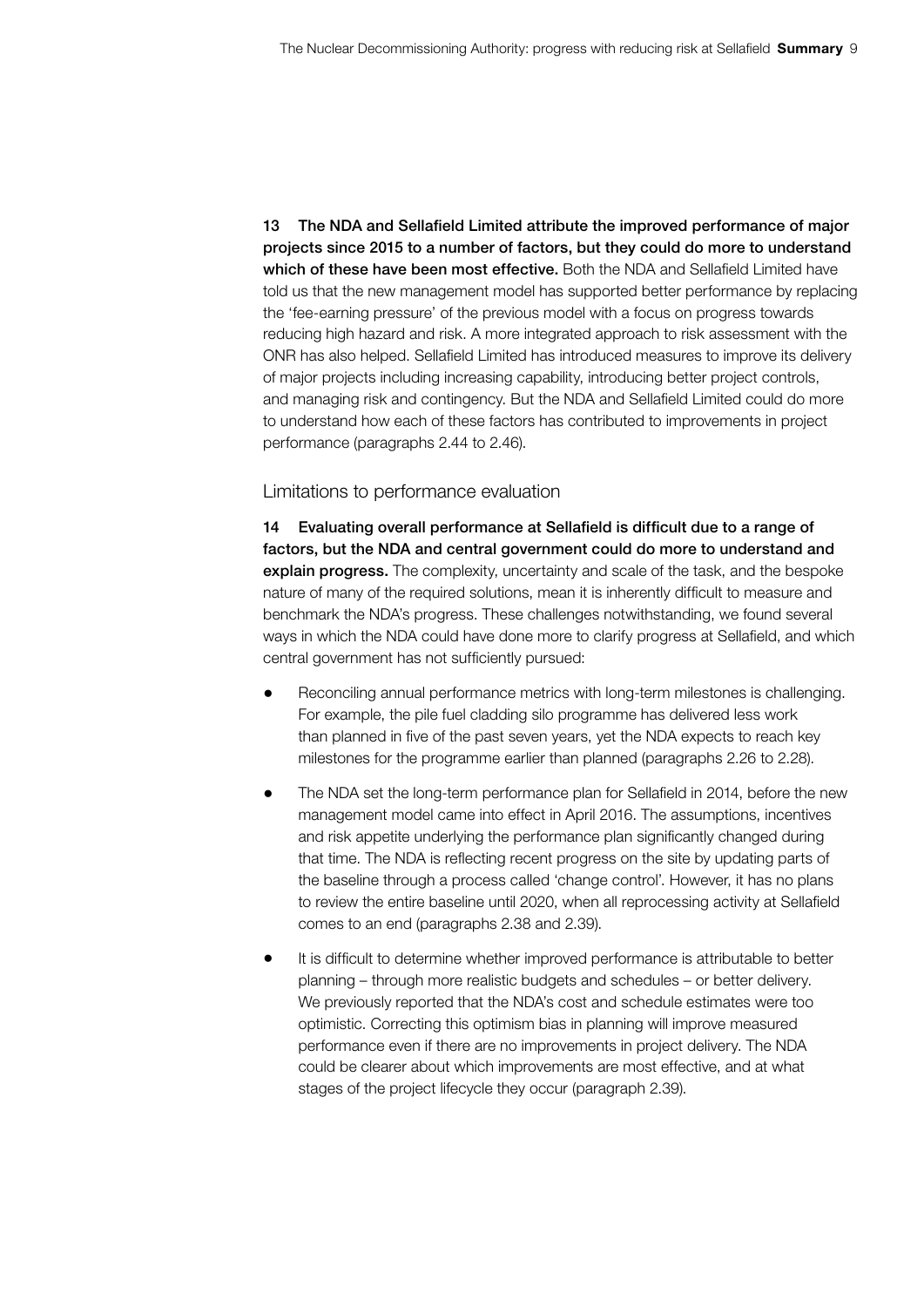• The NDA has cancelled three projects since 2012 because it says it has found a better, more cost-effective way of making progress at Sellafield. These cancellations have involved significant sunk costs and lost time. For example, for two of these cancelled projects, the NDA identified a more cost-effective strategy that would lead to cost reductions of between £500 million and £600 million and enable waste retrieval to start sooner. However, before their cancellation, the two projects forecast combined cost increases of £2.1 billion and a delay to their expected completion dates of 113 months. The NDA could be clearer in presenting the full sunk costs of any change in strategy, the lessons learned from the problems with the previous approach, and how it intends to evaluate the effectiveness of the new strategy. This would enable the Department and Parliament to assess the overall effectiveness of a change in strategy (paragraph 2.23 and Figure 17).

We have seen no evidence that stakeholders in central government, including HM Treasury, UKGI and the Department, have challenged the NDA to address these issues or, more generally, produced an overall assessment of the NDA's performance since 2015. We also found no clear or shared understanding of what constitutes value for money in nuclear decommissioning and, in particular, how the balance is struck between near-term affordability constraints and long-term value-for-money considerations. This creates challenges for Parliament to understand the basis on which funding and prioritisation decisions have been taken (paragraphs 1.16 and 2.36).

15 Gaps remain in the NDA's assurance of major projects. The NDA's assurance activity is extensive, but its effectiveness is limited because it relies on the assurance systems of Sellafield Limited, which are still immature and under-resourced. The NDA also relies too much on single-point assurance reviews, such as those carried out by the government's Infrastructure and Project Authority (IPA) or using the IPA's approach. These provide 'strategic', high-level assurance at particular points in the project lifecycle. Although a new subcommittee of the NDA Board reviews progress with major projects and programmes to reduce high hazard, the NDA Board does not regularly scrutinise progress on major projects (paragraphs 2.40 to 2.43).

16 The NDA has weakened its assurance of efficiency savings at Sellafield, even though these are central to assessing progress following the change of management model. Under the previous management model, the NDA assured reported efficiency savings because the fees paid to the consortium managing the Sellafield site were based on achieving a minimum level of efficiency savings. After the new management model came into effect in 2016, the NDA changed its approach to assuring efficiency savings. It now looks at the actual cost of the work delivered at Sellafield and whether it is carried out to schedule, compares this to planned delivery, and considers any difference to be efficiency savings. The NDA is aware that this can include non-repeatable savings and 'windfalls' such as a reduction in business rates, which reduce costs but do not reflect more efficient ways of working. Moreover, the NDA and Sellafield Limited do not assure the efficiency savings that Sellafield Limited reports. UKGI and HM Treasury have not challenged or tested these reported efficiency savings, even though they are the main way of measuring the benefits of the new management model and a contributing factor to achieving value for money at Sellafield (paragraphs 3.16 to 3.20 and Figure 23).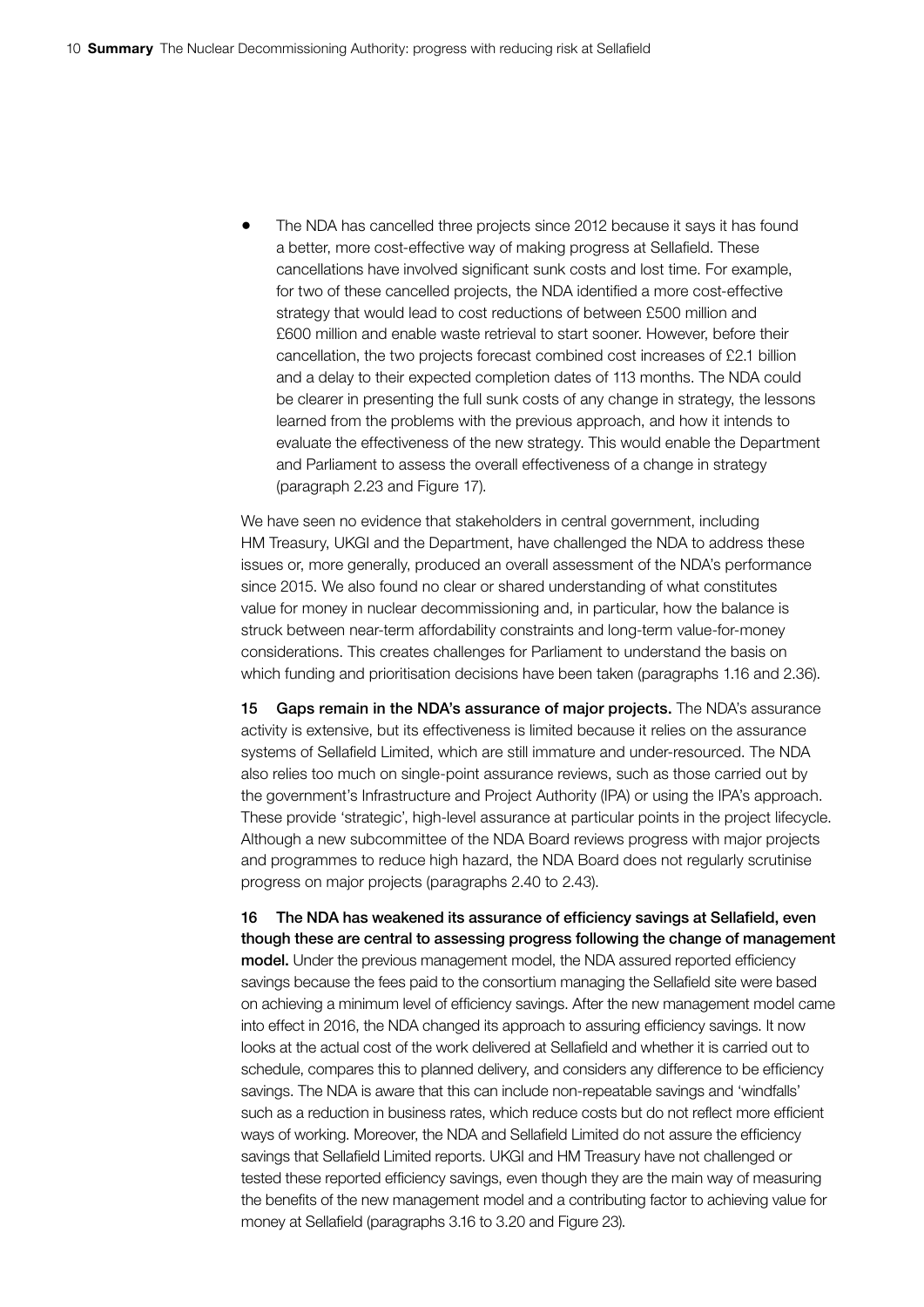#### Future progress and challenges

17 The NDA and central government agree that making faster progress with reducing high hazard at Sellafield is not constrained by funding. In line with government policy, HM Treasury does not limit the funding available to the NDA to reduce risks deemed 'intolerable' by the ONR. In the 2015 Spending Review, HM Treasury allowed the NDA access to reserve funds to manage volatility associated with fluctuating income from commercial operations; or for new work on high hazard required by changes in safety regulations; or to progress work at Sellafield if all existing flexibilities have been exhausted. However, HM Treasury made clear that access to the reserve is conditional on the NDA and the Department first meeting any additional funding pressures by prioritising spending within their own budgets. The NDA has not sought additional funding from the Treasury Reserve, although in 2015-16 it requested additional funding from the Department when income from reprocessing fell below forecast. For all other NDA expenditure, the government weighs risk reduction and other potential benefits (such as a lower lifetime cost of the NDA's work) against short-term affordability, although the government is not transparent about how it makes these choices (paragraphs 1.13 to 1.16, 2.47, and Figure 6).

18 The NDA says faster progress with reducing high hazard at Sellafield is constrained by other factors, but it has not tested these sufficiently. These non-financial constraints include: the physical limitations of the site; management capacity for decision-making; transport links to and from Sellafield; and workforce productivity. The NDA and Sellafield Limited cannot show what work they have undertaken to test and understand these perceived constraints. An assessment of these constraints could fundamentally affect the strategic decisions the NDA takes on prioritising work and the progress of activity at Sellafield (paragraph 2.48).

19 The NDA has made slow progress with demonstrating how its current work leads to progress against its long-term mission. This would enable it to make better strategic decisions about which activities to prioritise and fund, and to provide a clearer account of the progress it has made and value it has delivered. This is vital for providing assurance to Parliament, and would be particularly valuable during any periods of enhanced scrutiny, such as is currently the case following the failure of the Magnox contract (paragraph 1.22).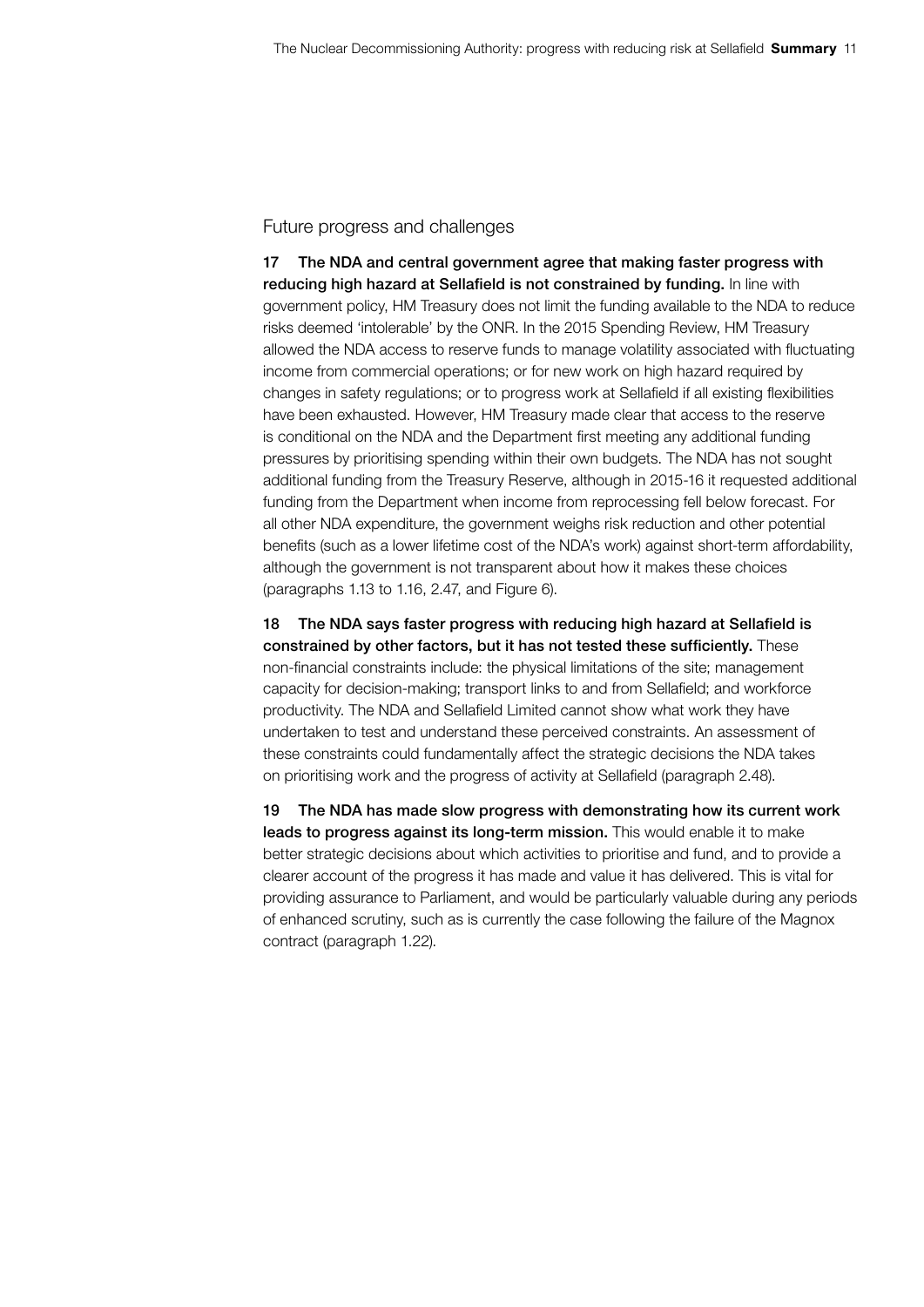20 We identified two further factors that pose risks to the NDA's mission and which undermine accountability:

- The governance and assurance system around the NDA is not optimised. The NDA's engagement with central government, including HM Treasury, the Department and UKGI, is complex. The Committee of Public Accounts raised concerns about the effectiveness of central government oversight of the NDA in its February 2018 report on the failure of the Magnox contract. It is understandable that central government would want to enhance its scrutiny of the NDA following the Magnox contract failure, but it is not clear that each of the governance layers is adding value in terms of oversight, assurance or holding the NDA to account for performance.
- There is a lack of clarity and agreement about the NDA's role. We found that stakeholders' perceptions of the role of the NDA differ, and this lack of clarity has increased following the decision to bring Sellafield into the NDA as a wholly owned subsidiary in April 2016. Officials at Sellafield Limited told us this has become more of an issue since the failure of the Magnox contract. The NDA has become more involved in influencing operational decision-making at Sellafield, and going beyond its strategic role.

We repeatedly heard anecdotal but concerning indications that confusion about roles, lengthy assurance processes, and delays in sanctioning decisions have affected staff morale, retention and focus at Sellafield. With the shift from a private sector management model, retaining a motivated senior leadership team at Sellafield Limited has become even more important to sustaining progress (paragraphs 1.4 to 1.11 and 2.49).

#### Conclusion

21 Since our last report in 2015, work to reduce risk and high hazard at Sellafield has taken an encouraging turn for the better. In recent years, Sellafield Limited has met significant milestones in retrieving hazardous waste from its legacy ponds and silos. While delays and cost overruns are still evident for major projects at Sellafield, the NDA has made progress with reducing these since we last reported. However, the Department, UKGI, the NDA and Sellafield Limited have more work to do to measure, evaluate and communicate progress more effectively.

22 To sustain progress in the near term, the NDA and central government will need to clarify the NDA's role and to find the right balance between scrutinising decisions and enabling the leadership at Sellafield to exercise its legal duties, professional expertise and maintain motivation. To inform its longer-term strategy, the NDA must review the constraints that it says prevent further and faster progress with reducing high hazard at Sellafield.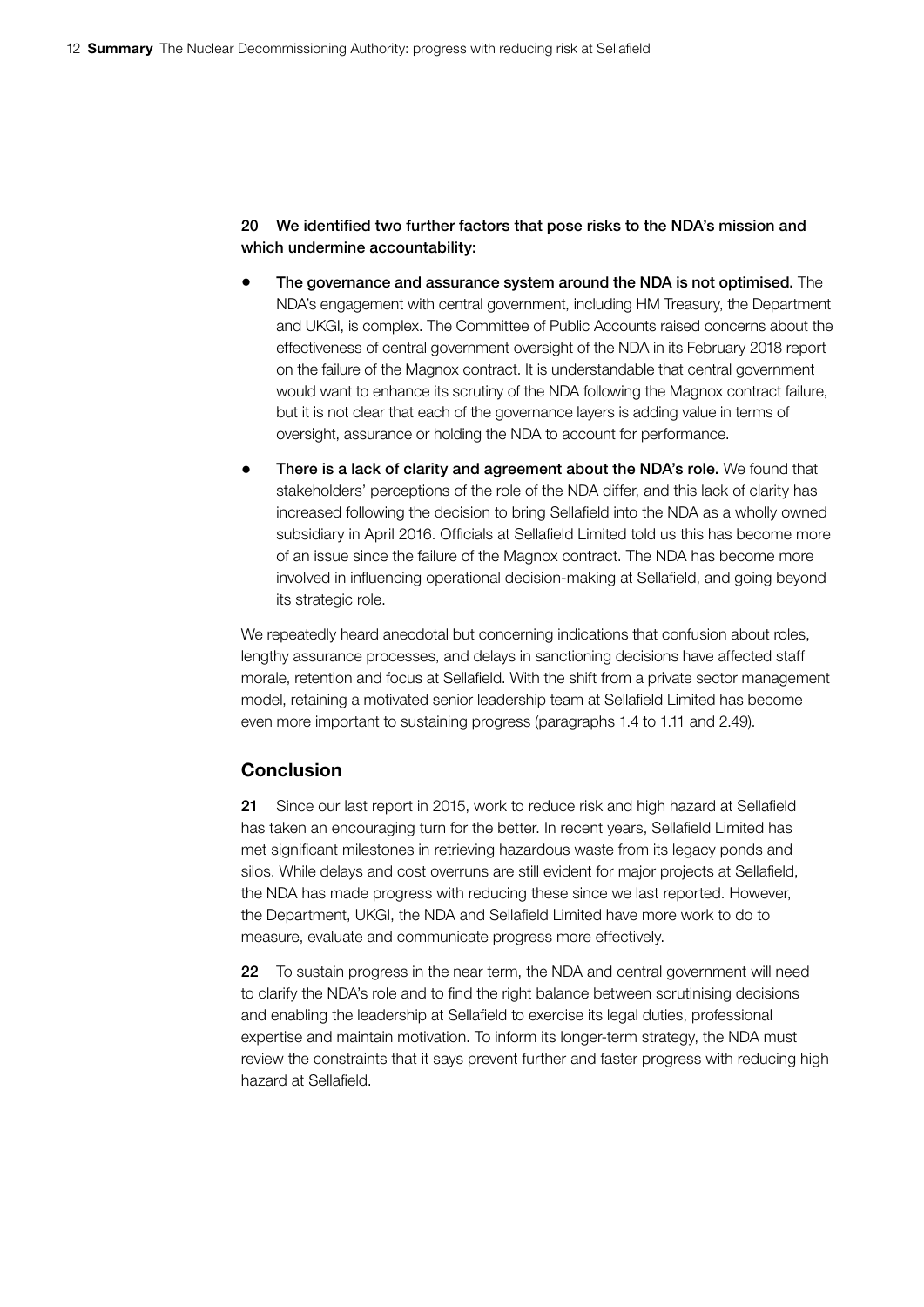### Recommendations

On the role and governance of the NDA, the Department should

- a carry out a tailored review of the NDA, including its role, function and governance arrangements, in line with Cabinet Office guidelines, taking into account – where appropriate – recent and ongoing reviews of the NDA. The Department should use the findings of the Committee of Public Accounts' February 2018 report, alongside those of the independent inquiry into the failed Magnox contract, to:
	- clarify the respective roles and responsibilities of the NDA and Sellafield Limited (and the other site licence companies); and
	- streamline the governance and oversight of the NDA to clarify the roles and value added by each body, and ensure the right capabilities, management information systems and approvals processes are in place to support, challenge and assess the NDA's performance.

#### On performance reporting and assurance

- **b** the NDA should review whether the current lifetime plan for Sellafield remains good enough to monitor performance and assess efficiencies after the change to the Sellafield management model;
- c the NDA should review and strengthen its assurance arrangements, including its assurance of efficiency savings reported by Sellafield Limited, with a focus on capability in both the NDA and Sellafield Limited to discharge assurance functions effectively; and
- d the Department should ensure that NDA's management information provides both programme and project-level data to enable it to evaluate its performance in the medium term (three to five years). This information for each layer from Sellafield Limited to the Department should be clearly linked to the responsibilities of each layer and avoid duplication.